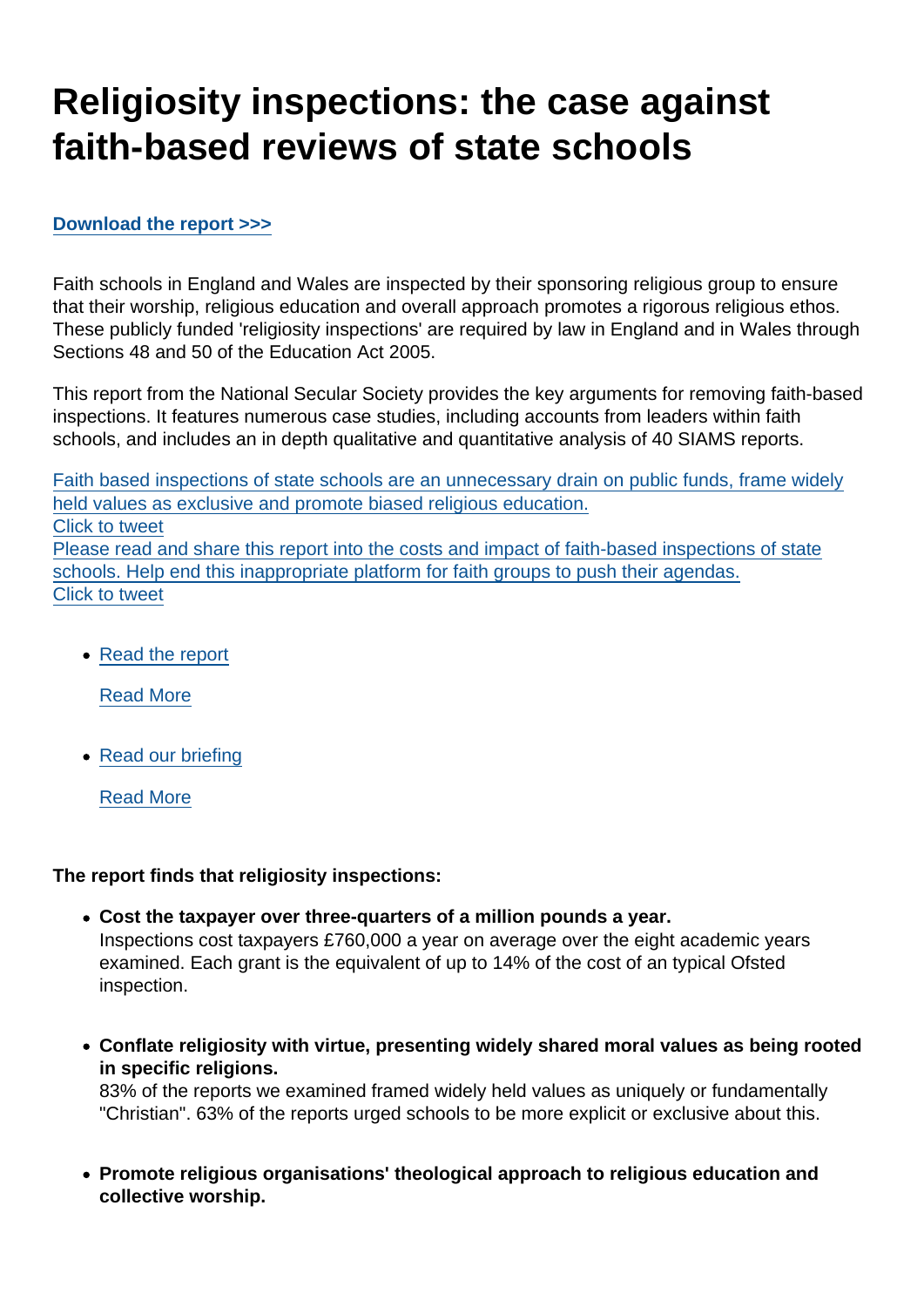50% of the reports we examined explicitly promote the Church of England's own evangelical resource. 58% of the reports conflated successful RE with promoting or eliciting Christian viewpoints.

#### **Are an unnecessary burden for schools.**

Testimonies in the report show that religiosity inspections can place a significant stress on teachers and senior leaders in faith schools. In addition to preparing for the usual inspections, they must prepare for an additional regime with often conflicting standards and aims.

#### **Recommendations**

The report recommends key steps towards an equal inspections regime in all schools.

**1.** Repeal Sections 48 and 50 of the Education Act.

**2.** Extend Ofsted or Estyn inspects to cover religious education in all schools.

**3.** Stop public funding of religiosity inspections.

**4.** Issue guidance on third party inspections of state schools.

**5.** Strengthen Ofsted and Estyn inspections to cover religious education and ensure that all schools are promoting an appropriate and inclusive ethos.

#### **Take action**

\* Required Field

Let us know if you support this campaign

Messages of support help inform our future work on this issue.

Name\*:

Email\*: Your message of support:

Please leave a message of support for the campaign. Responses may be used in accordance with our supporter comment policy.

Postcode:

Would you like to join our newsletter to be kept up to date with this and our other campaigns?  $\sqcup_{\mathsf{Yes}}$ 

Do you want to receive local updates based on your postcode?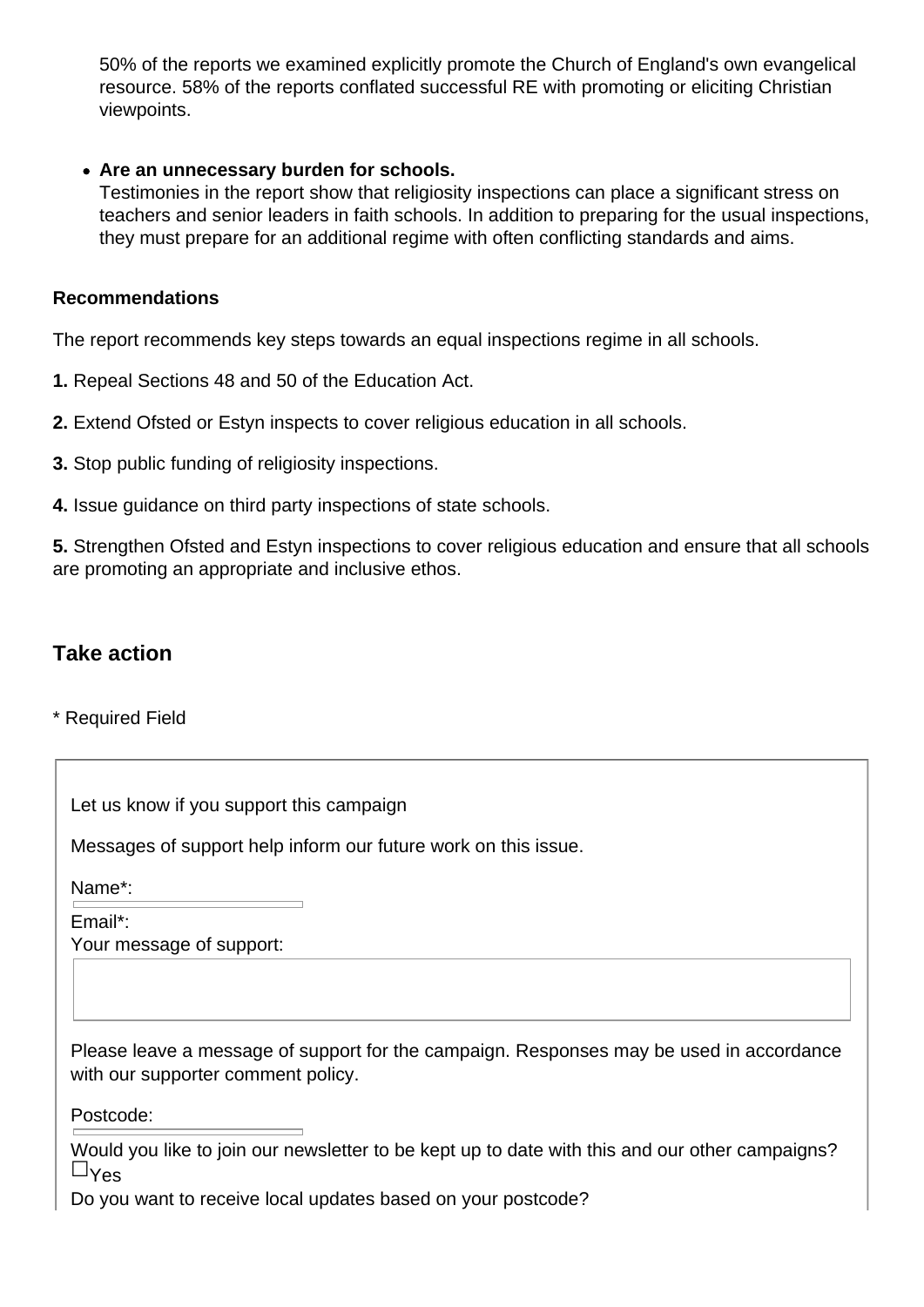Count me in  $R_{2}$ , Reset

Supporter comments

They are designed to find out how the school is 'selling' the CofE message. In particular, they pushed an approach to collective worship that was alien to the school, where we had always followed more of a community school approach.

### John, from Nottingham

They are designed to find out how the school is 'selling' the CofE message. In particular, they pushed an approach to collective worship that was alien to the school, where we had always followed more of a community school approach.

### John, from Nottingham

[More supporter comments >>>](https://www.secularism.org.uk/faith-schools/religiosity-inspections-comments.html)

### Write to your MP

Share the report and ask your MP to end religiosity inspection in England.

Enter Postcode:

Find my MP

## Write to your MS

Share the report and ask your MS to end religiosity inspection in Wales.

Enter Postcode:

Find my MS

If you have experienced some of the problems addressed in this report that you would like to share, or are seeking advice on Section 48/50 inspections, then please [get in touch](https://www.secularism.org.uk/contact.html) .

More information

[NSS renews call to end faith schools' 'religiosity inspections'](https://www.secularism.org.uk/news/2018/05/nss-renews-call-to-end-faith-schools-religiosity-inspections)